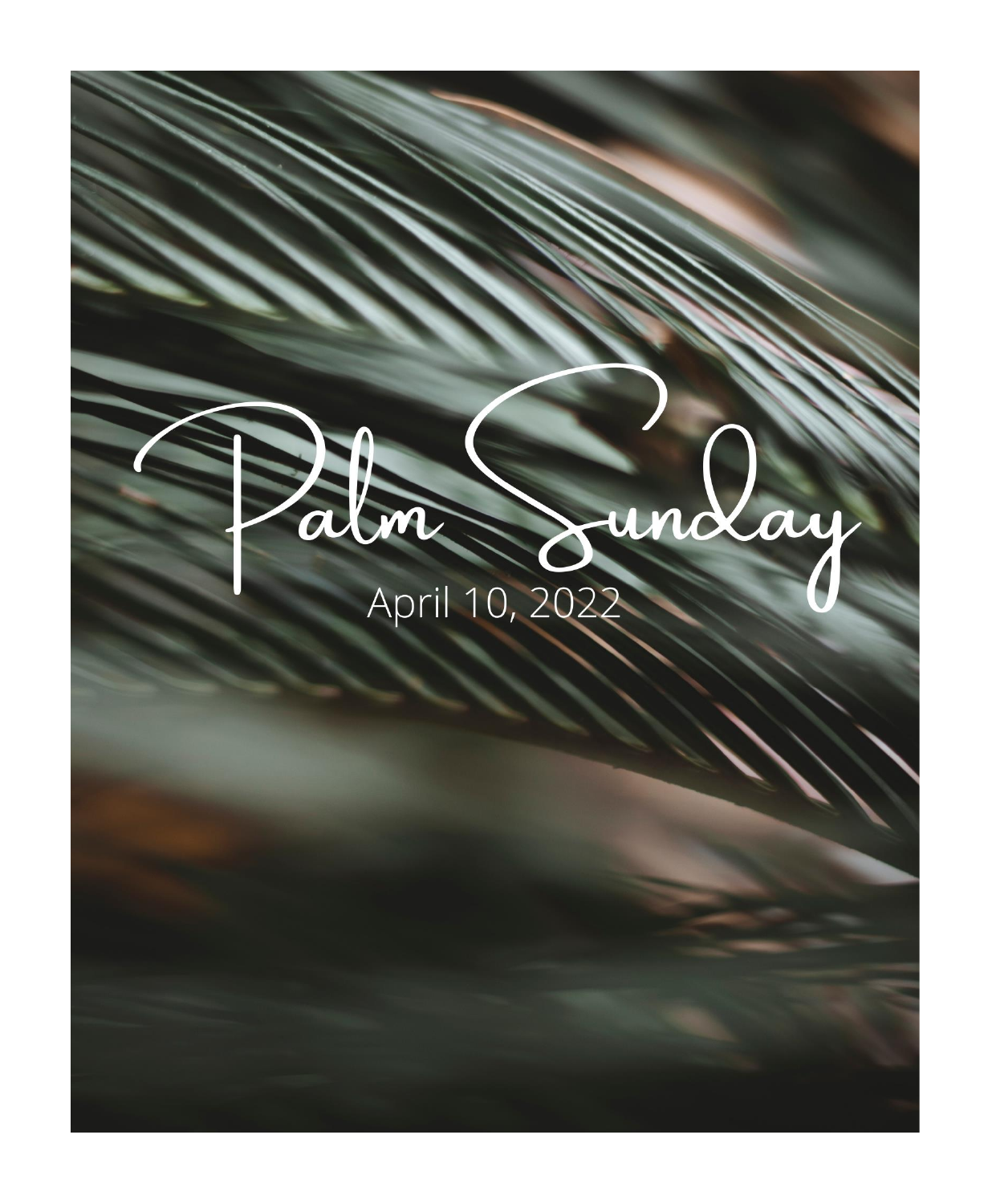### **We Approach God**

Welcome & Announcements Jr Choir – "World Outside Your Window"

Praise Singing "Glorious Day" "This I Believe"

Congregational Prayer

Special Music – PreK-5<sup>th</sup> Graders "Hosanna Rock"

**We Hear God's Word** Children's Message – Cody Mueller

Message – The Hour Has Come Scripture – John 12:23-27

## **We Respond to God**

Prayer "Battle Belongs"

Blessing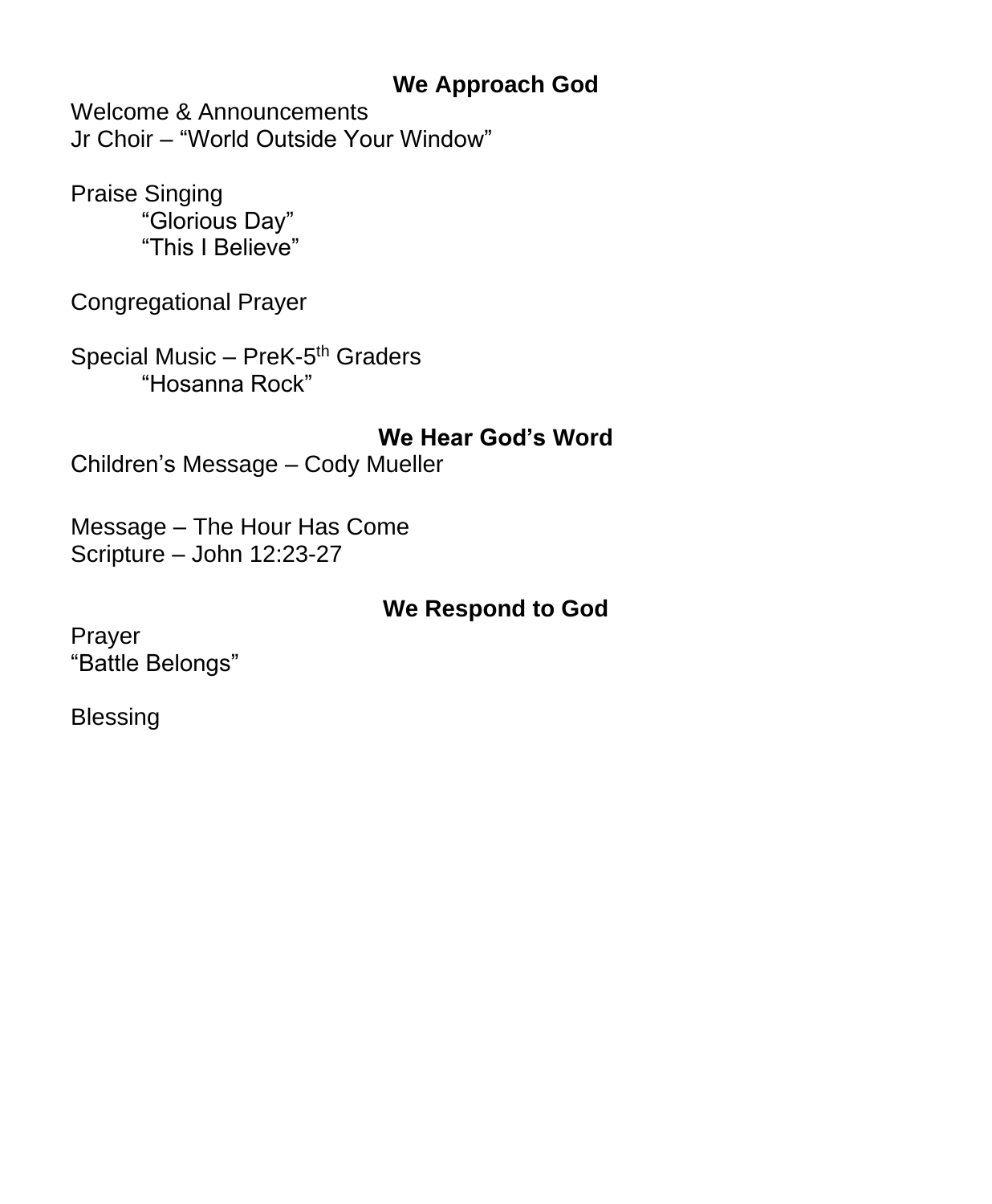

**Sermon Notes: The Hour Has Come Key Scriptures: John 12:23-27**

**Scriptures on Palms** – Leviticus 23:40 & Revelation 7:9-10 *Palm Branches represent VICTORY, TRIUMPH, AND ETERNAL PEACE.*

**Commemorate** - recall and show respect for (someone or something); celebrate (an event, a person, or a situation) by doing or building something.

"One-third of the synoptics (Matthew, Mark, & Luke) and one-half of John are devoted to the last week *of Jesus' recorded ministry. "*

*-Joel C. Gregory*

**Jesus' hour had not yet come:** John 7:30 & 8:20 **Jesus' hour had come:**

Matthew 26:12 & John 12:23-27

### **Application:**

1. Join with us to commemorate the events of this week.

2. Reflect on **John 12:25-26** - **25** Anyone who loves their life will lose it, while anyone who hates their life in this world will keep it for eternal life. **26** Whoever serves me must follow me; and where I am, my servant also will be. My Father will honor the one who serves me.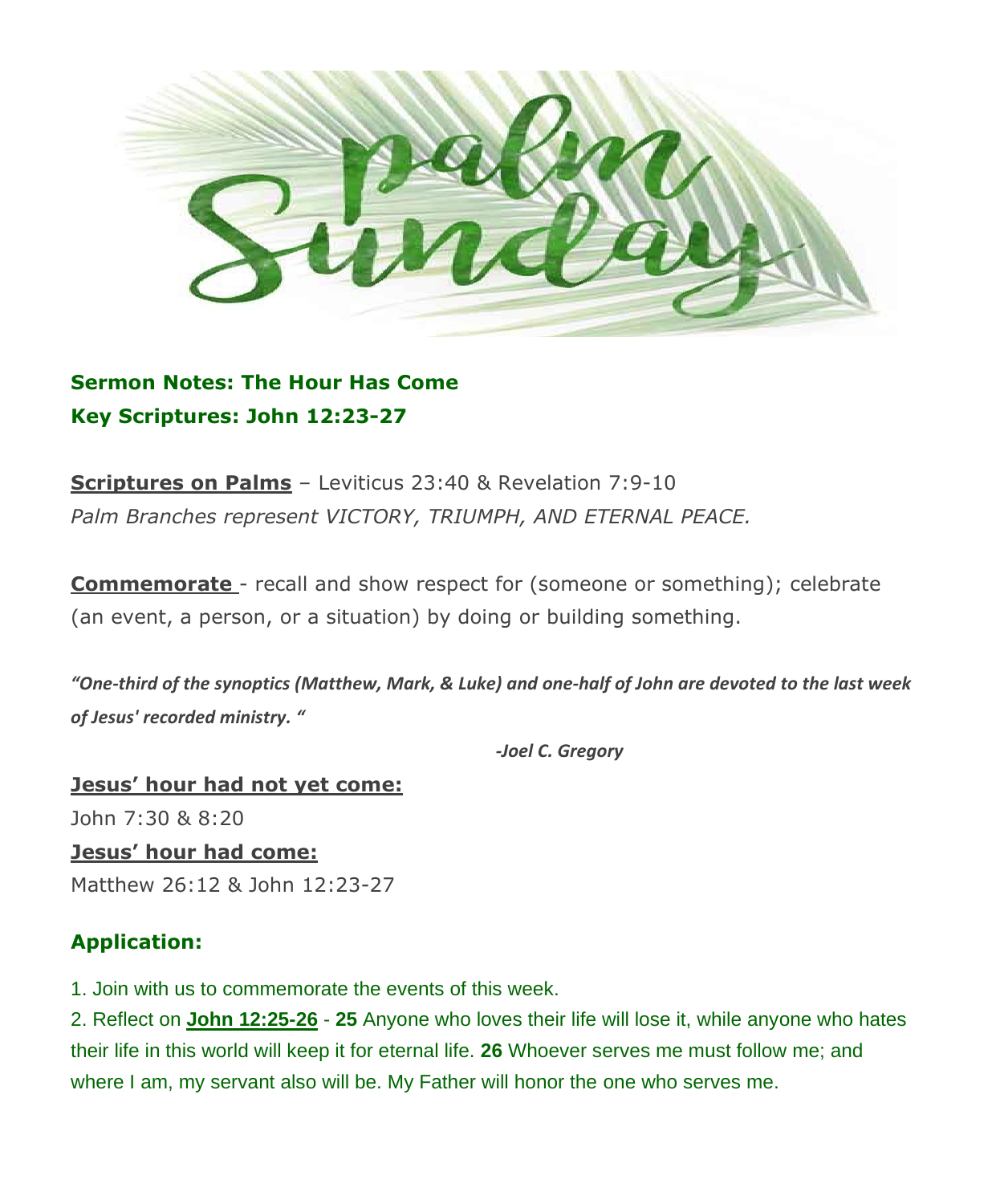## *Upcoming Events*

| <b>Apr 10</b> | 8:30am – Prayer Meeting                                                |
|---------------|------------------------------------------------------------------------|
|               | 9:30am - Pastor Doug, PreK-5 <sup>th</sup> Grade Sings, Jr Choir       |
|               | 10:45am - Sunday School                                                |
|               | 6:30pm – Middle School Youth Group                                     |
| <b>Apr 11</b> | 5:30pm - Family Night: Pinewood Derby at Alto Community Center         |
| Apr 12        | 8:00am - Prayer Meeting                                                |
|               | 9:30am - Women's Bible Study - "In His Image"                          |
|               | 6:00pm - Women's Mission Circle                                        |
|               | 7:00pm – Consistory Meeting                                            |
| <b>Apr 13</b> | 6:00pm – Intermediate Praise Team                                      |
|               | 6:30pm – Mixed Choir, Jr Choir, Sonshine Singers                       |
|               | 7:00pm - Mass Choir, High School Praise Team                           |
|               | 7:30pm - Men's Chorus, High School Youth Group                         |
| Apr 14        | 7:00pm – Maundy Thursday, Communion                                    |
| Apr 14        | 1:00pm - Good Friday                                                   |
| <b>Apr 16</b> | Outdoor Church Clean-up                                                |
| <b>Apr 17</b> | 7:00am – Easter Sunrise Service, Pastor Doug, Men's Chorus             |
|               | 8:30am – Prayer Meeting                                                |
|               | 9:30am – Easter Service, Pastor Kevin, Sonshine Singers, Men's Chorus, |
|               | Mixed Choir, Mass Choir                                                |
|               |                                                                        |

#### **Who May Participate in Communion?**

Regarding who may and should participate in Communion… "We welcome all those who are displeased with themselves because of their sins, but who nevertheless trust that their sins are pardoned and that their remaining weakness is covered by the suffering and death of Christ, and who also desire more and more to strengthen their faith and to lead a better life. Hypocrites and those who are unrepentant, however, eat and drink judgment on themselves." (Heidelberg Catechism Q&A 81; 1 Cor. 10:19-22; 11:26-32)

Paul challenges believers to participate in communion in a manner that is sincere and authentic. He writes to the church in Corinth…

*"Eat the bread or drink the cup of the Lord in the right way. Don't do it in a way that isn't worthy of him. If you do, you will be guilty. You'll be guilty of sinning against the body and blood of the Lord. Everyone should take a careful look at themselves before they eat the bread and drink from the cup." (1 Corinthians 11:27-28 NIRV)*

So, we welcome any who are trusting in Jesus for the forgiveness of sins to participate in the Lord's supper. If your child understands the above statement, they too are welcome to the table. As well, we want to urge those who trust Jesus to join with us in ministry as Covenant Partners.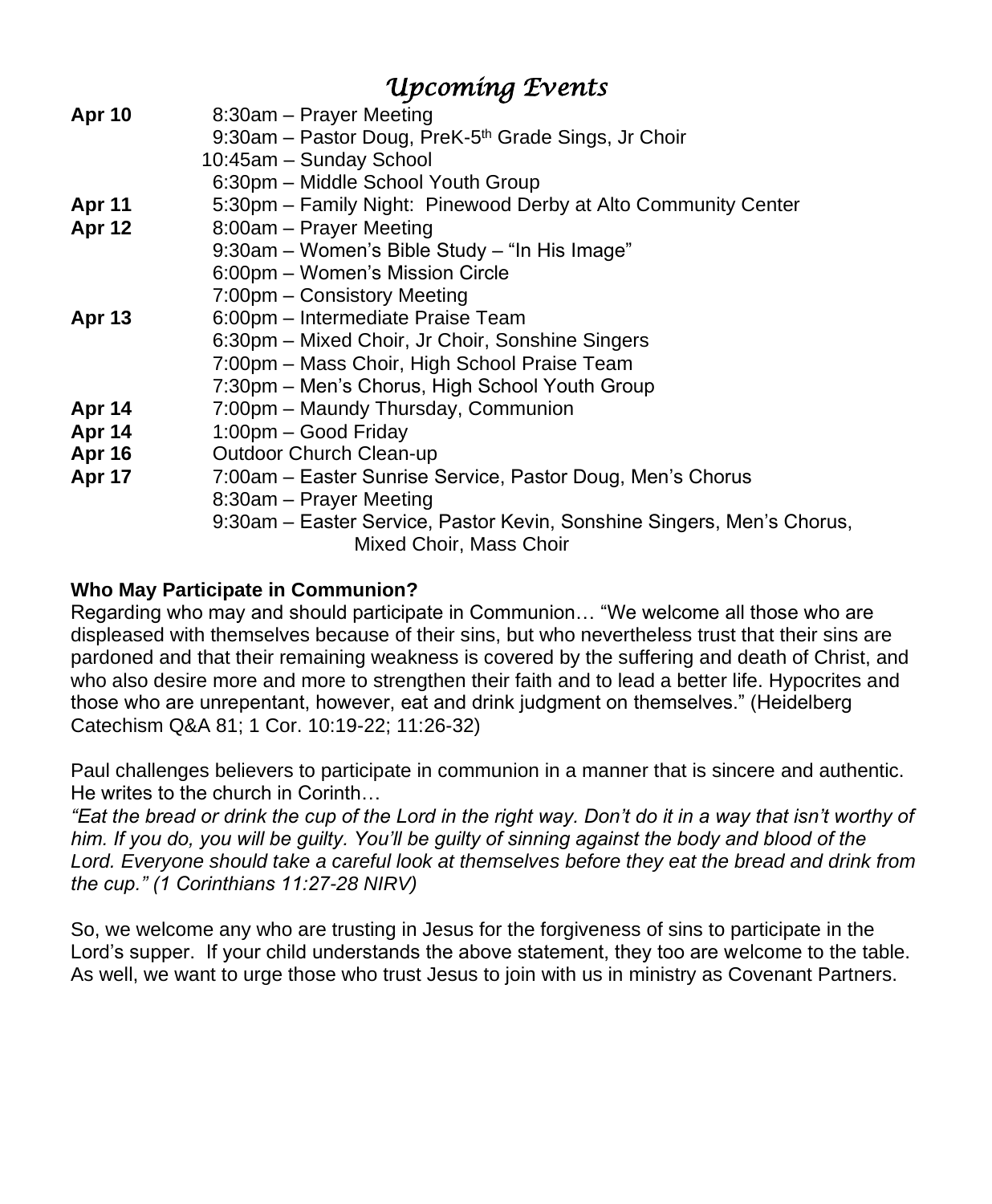## *Youth News*

**Middle School** – Tonight Zack will be teaching a lesson on redemption in the Easter Story! See you at 6:30!

**High School** – Wednesday is our Service Scavenger Hunt where we go around and do acts of kindness for people in Waupun. See you at 7:30!

**Jamaica Mission Trip Brat Fry** – Come grab lunch or dinner from our Brat Fry Fundraiser at Waupun Piggly Wiggly Friday April 15 and Saturday April 16 to support the high school mission trip to the Caribbean Christian Centre for the Deaf in Knockpatrick, Jamaica in June. Thanks in advance for your support!

# *Opportunities to Get Involved*

**Congregational Discussion on Bylaw Updates** – The elders and consistory have been discussing some needed changes within our bylaws. We've shared some of it with regard to membership, but we are also discussing our vows, what "descended to hell" means, voting options, election process, responsibilities of the consistory, and more. We'd love to talk it over with you. Join us Sunday, May 1<sup>st</sup> at 3pm in the sanctuary.

**Covenant Partner/Membership Class** – If you are interested in joining us in Jesus' mission at Alto, we'd love to talk with you about who we are and what it means to be a Covenant Partner. Take a look at our Covenant Partnership packet available at the Information Center. Then join us Sunday, May  $15<sup>th</sup>$  at 11am-1pm for lunch.

**Volunteer Opportunities –** Sign-ups for volunteer positions (greeters, nursery, parking assistance, media delivery, sound tech, video tech) are available at the Information Center. Additionally, if you would no longer like to volunteer in a certain area you can let Megan know or take your name off the appropriate list at the Information Center.

**Mission Circle Potluck –** You're invited to join the Mission Circle for a potluck dinner in the church basement on Tuesday, April  $12<sup>th</sup>$  at 6pm. The quest speaker will be the Christian Home Chaplain, Dennis Overlien. Please bring a dish to pass. Drink and dessert will be provided.

## *Bulletin Board News*

**Offering** may be placed in one of the three white offering boxes located in the lobby. Upcoming benevolent schedule: 4/10 Missionary Salary, 4/17 Regular Benevolence, 4/24 Regular Benevolence, 5/1 Missionary Salary.

Congrats to Helen Straks as she celebrates her 95<sup>th</sup> birthday on April 15<sup>th</sup>.

**Green Lake Conference Center Internships –** Green Lake Conference Center has internships available for high school and college students over the summer. For more information, please email Matthew Becker at [mbecker90@gmail.com](mailto:mbecker90@gmail.com)